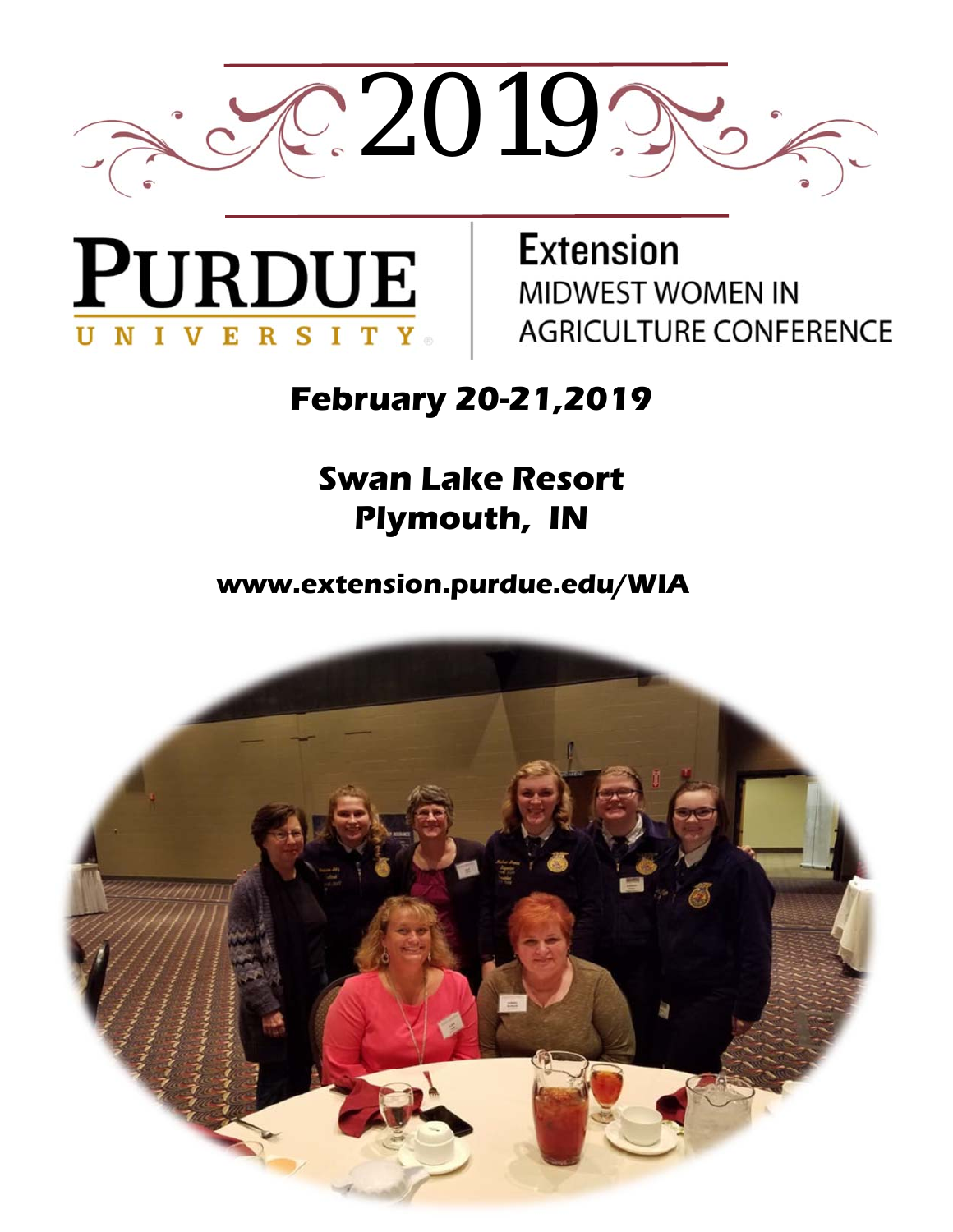

| <b>TUESDAY, FEBRUARY 19 - PRE-CONFERENCE</b>                                                                           |                                                                                             |  |  |  |
|------------------------------------------------------------------------------------------------------------------------|---------------------------------------------------------------------------------------------|--|--|--|
| (all times are Eastern Standard Time)<br>10:00 am<br>12:30 pm                                                          | *Produce Safety Rule Training -Purdue Pinney Farm<br><b>Registration for Pre-Conference</b> |  |  |  |
| $1:00$ pm                                                                                                              | <b>Pre-Conference Session:</b><br>*Mental Health First Aid                                  |  |  |  |
| $5:30$ pm                                                                                                              | Dinner with the Purdue Women in Ag Team                                                     |  |  |  |
| <b>WEDNESDAY, FEBRUARY 20 - DAY 1</b><br>(all times are Eastern Standard Time)<br>$9:00$ am - 10:15 am<br>Registration |                                                                                             |  |  |  |
| $10:15$ am                                                                                                             | Welcome                                                                                     |  |  |  |
| 10:30 am $-$ 11:45 am                                                                                                  | Session 1 (Attend One: $1A^*/1B^*/1C^*/1D^*$ )                                              |  |  |  |
| Noon - 12:45 pm                                                                                                        | I unch                                                                                      |  |  |  |
| 12:45 pm - 1:30 pm                                                                                                     | Keynote Speaker                                                                             |  |  |  |
| 1:45 pm $-$ 3:00 pm                                                                                                    | Session 2 (Attend One: 2A* / 2B* / 2C* / 2D*)                                               |  |  |  |
| $3:00 \text{ pm} - 3:30 \text{ pm}$                                                                                    | <b>Break</b>                                                                                |  |  |  |
| $3:30$ pm - $4:45$ pm                                                                                                  | Session 3 (Attend One: 3A*/ 3B*/ 3C* / 3D*)                                                 |  |  |  |
| $4:00 \text{ pm} - 6:30 \text{ pm}$                                                                                    | Young Ladies in Agriculture Forum                                                           |  |  |  |
| $4:45$ pm - 6:30 pm                                                                                                    | Check-in / Free Time                                                                        |  |  |  |
| $5:00 \text{ pm} - 6:15 \text{ pm}$                                                                                    | Optional Bonus Sessions (BA*/BB*/BC*)                                                       |  |  |  |
| $6:30 \text{ pm}$                                                                                                      | Dinner and Inspiration                                                                      |  |  |  |
|                                                                                                                        | (IN State FFA Officer)                                                                      |  |  |  |
| $8:30 \text{ pm} - 9:15 \text{ pm}$                                                                                    | <b>WIA Bonus Sessions</b>                                                                   |  |  |  |

#### **THURSDAY, FEBRUARY 21 - DAY 2**

| (all times are Eastern Standard Time)<br>7:45 am - 8:15 am | Registration & Breakfast                             |
|------------------------------------------------------------|------------------------------------------------------|
|                                                            |                                                      |
| $8:30$ am - $9:15$ am                                      | Opening General Session-Mental Health &              |
|                                                            | Farm Stress In Agriculture                           |
| $9:15$ am - $9:30$ am                                      | Beverage Break                                       |
| $9:30$ am - 10:45 am                                       | Session 4 (Attend One: $4A^* / 4B^* / 4C^* / 4D^*$ ) |
| $10:45$ am - 11:15 am                                      | <b>Break and Check-out</b>                           |
| 11:15 am - 12:30 pm                                        | Session 5 (Attend One: 5A* / 5B* / 5C* / 5D*)        |
| 12:30 pm - 2:00 pm                                         | Lunch & Networking                                   |
| $2:00 \text{ pm} - 3:00 \text{ pm}$                        | Cap Note Speaker                                     |
| $3:00 \text{ pm}$                                          | <b>Closing Comments</b>                              |
|                                                            |                                                      |

It is the policy of the Purdue University Cooperative Extension Service that all persons have equal opportunity and access to its educational programs, services, activities, and facilities without regard to race, religion, color, sex, age, national origin or ancestry, marital status, parental status, sexual orientation, disability or status as a veteran. Purdue University is an Affirmative Action institution. This material may be available in alternative formats.

\*see pages 5-6 for descriptions of each topic

### *Events Tuesday Dinner*

Everyone is welcome to join the Women in Ag Team for great food and friendship on Tuesday evening. Final plans will be sent to those of you who plan to join us. We just ask you to please indicate your intent on your registration form. Plan to meet in the hotel lobby at 5:30 pm.



### *Lodging Information*

Swan Lake Resort 5203 Plymouth LaPorte Trl. Plymouth, Indiana 46563 Phone: (800) 935-5616 https://www.swanlakeresort.com/

**Reservations:** Call the hotel to make a reservation under the group Midwest Women in Agriculture. The group rate of \$109/night (breakfast included with the room), single or double occupancy is available until

#### **February 6, 2019.**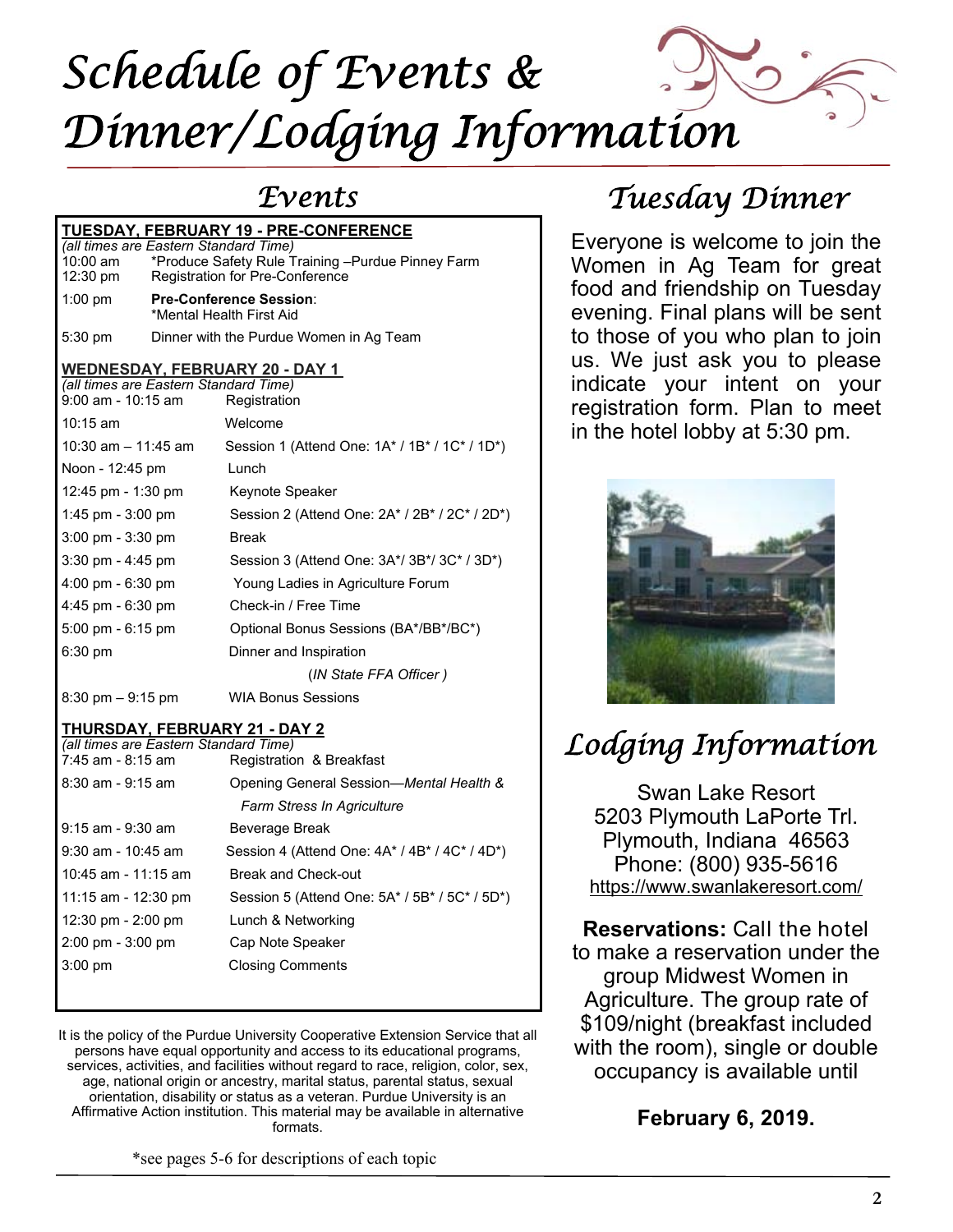

# *Our Keynote Speakers*



**Kim Bremmer** 

Women play an extra special role in connecting people to where their food comes from. Each and every day brings opportunities to communicate our message of sustainability in agriculture, answer the hard questions, and address hot button issues. Kim will share stories and tips to help you build confidence in your delivery to help your audience gain trust in what you say during everyday conversations.

Kim is a nationally recognized speaker who started Ag Inspirations with a mission to inspire farmers to tell their stories, connect people to where their food comes from, and represent the great success of American agriculture today. She is passionate about teaching the story of sustainable agriculture and the role of science, technology and innovation in how we grow and raise food. Kim grew up on a dairy farm in north central Wisconsin. She is a mother of two, graduate of UW -Madison, and was a dairy nutritionist for 15 years. Kim is an academy member of the National Speaker's Association, the Wisconsin state coordinator for Common Ground, a regular contributor on Rural Route radio, and is the president of Wisconsin Women for Agriculture. She serves on the Executive Advisory Counsel for the American Dairy Coalition and in the EPA Animal Agriculture Discussion Group. She was recognized by the UW-Madison Association of Women in Agriculture as an "Outstanding Woman in Ag" and was recently inducted as a 2018 Pinnacle Professional into the Continental Who's Who. Kim is a vocal champion of agriculture everywhere she goes...from the grocery store to the airport.

### *Wednesday Evening Session*

Join us for a special message from the Indiana State FFA Officer Team. We will learn more about the team and be inspired by these young agricultural leaders who serve as Indiana FFA youth ambassadors. They speak all over the state during their one year term as a state officer. In addition to speaking, they also present and teach leadership conferences during the year.

### *Thursday Morning Session*

Purdue Extension is working to address mental health and farm stress in our agriculture communities and industries. Learn more about this effort, how you can help and tips for addressing these issues during these challenging times in agriculture. Let's work together to remove the stigma associated with mental health.

### **Bridging the Gap between Farmers and Consumers**

The average consumer is several generations removed from the farm and many people do not know a farmer. How can we in Agriculture better tell our story? As someone who once fell for many food myths, the Farm Babe will share her journey from big city girl to outspoken agricultural advocate. Join us for communication tips, mythbusting, and an all-around celebration of modern agriculture.

Social media star Michelle Miller, a.k.a. "The Farm Babe," is an Iowa-based public speaker and writer, who works on the family farm which consists of row crops, beef cattle, and sheep. Michelle believes education & humor is key in bridging the gap between farmers and consumers. Critical of those that marginalize farmers and farming, she has been a powerful

voice for agriculture and associated technologies. Michelle has been featured in Forbes as one of the most reputable and followed farmers on social media and is a weekly columnist at www.agdaily.com





**Michelle Miller**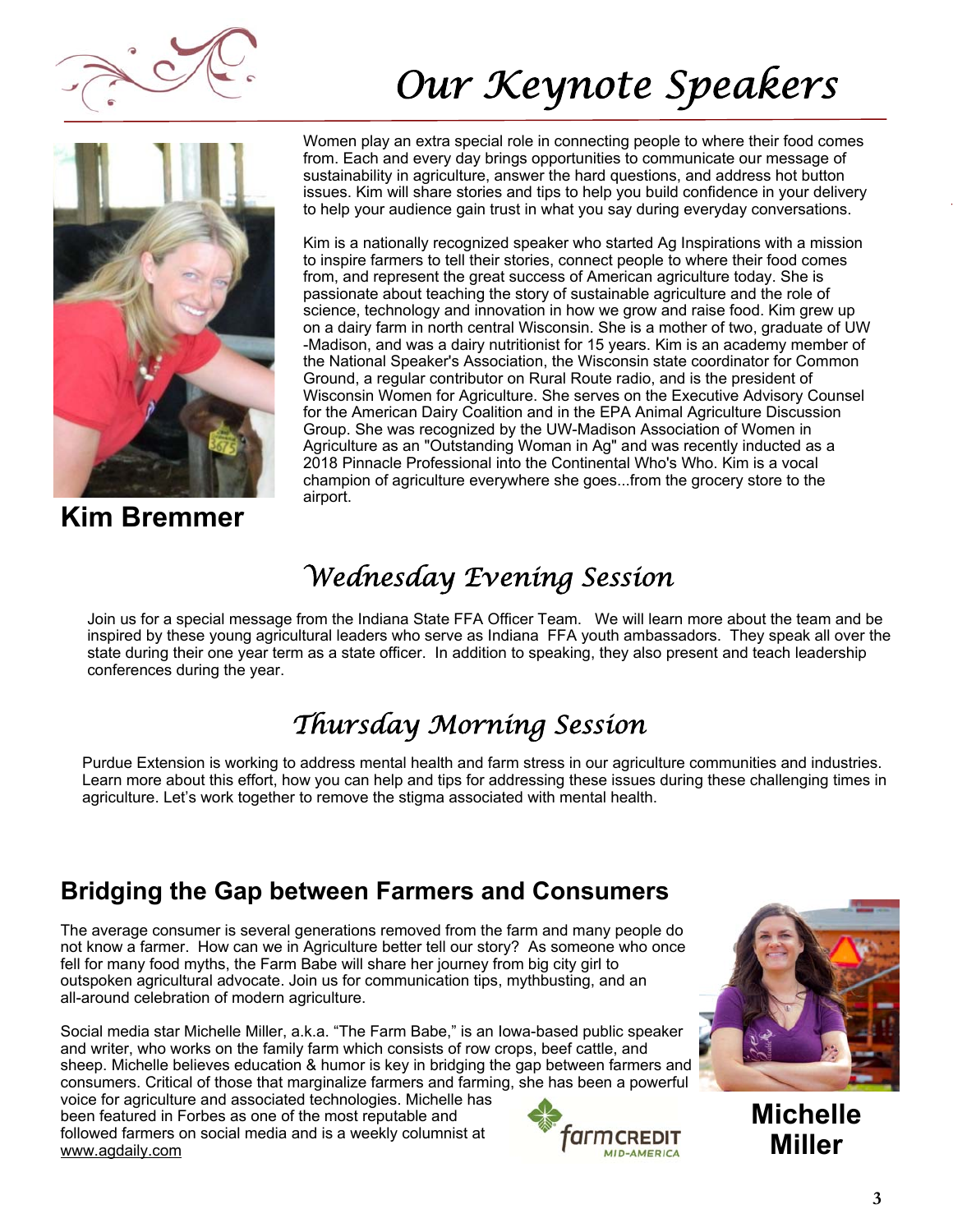

**Extension** MIDWEST WOMEN IN AGRICULTURE CONFERENCE



#### **Mental Health First Aid Registration—12:30 p.m., February 19 Session 1—February 19: 1:00 p.m.—5:00 p.m. Session 2—February 20: 8 a.m.—12 p.m.**



Mental Health First Aid will be offered as a preconference session on February 19 & 20. Registration will be from 12:30 p.m to 1 p.m. You must attend all of session 1 and 2 to receive your certification in Mental Health First Aid.

Mental Health First Aid is an 8-hour training to teach participants how to help someone who is developing a mental health problem or experiencing a mental health crisis. The evidence behind the program demonstrates that it helps trainees identify, understand and respond to signs of mental illnesses and substance use disorders. Mental Health First Aid is included on the Substance Abuse and Mental Health Services Administration's National Registry of Evidence-Based Programs and Practices.

If you work with or in the agriculture industry, this may be a valuable course to attend. The agriculture industry can be very stressful with possible on-the-farm injuries, large loans for land and equipment, and volatile pricing. These circumstances lead to high rates of stress and leave individuals looking for ways to cope, which puts a strain on their mental health and overall well-being, as well as that of their families.

Nearly 75% of farmers and farmworkers say they have been directly impacted by the opioid epidemic Individuals in the farming, fishing & forestry occupational group are statistically more likely to die by suicide than any other.

If you will also be attending the conference, registration is \$35. If you are not attending the conference, registration is \$50. You may register at the conference registration site.



**Produce Safety Rule Training Food Safety Modernization Act (FSMA) Pinney Purdue Agriculture Center (PPAC)** 



**More information go to www.SafeProduceIN.com** 

#### **Produce Safety Rule**

**Audience:** Growers, packers, processors or sellers of fresh produce.

**Purpose:** Training program standards for the growing harvesting, packing, and holding of produce for human consumption.

**Outcome:** Train growers, packers, processors or sellers of fresh produce to prevent microbial contamination and reduce foodborne illnesses associated with fresh produce.

> **February 19, 2019**  Purdue Extension-LaPorte County

> 11402 S. County Line Road Wanatah, IN 46390

For more information and to register for training go to:

**Www.SafeProduceIN.com Cost: \$100** 

Includes training material and Certificate of Completion **Lunch provided, Must Register by February 14! Registration by phone 765-494-6795** 



Purdue University, Indiana Counties and the U.S. Department of Agriculture Cooperating Purdue University is an equal opportunity/equal access employer.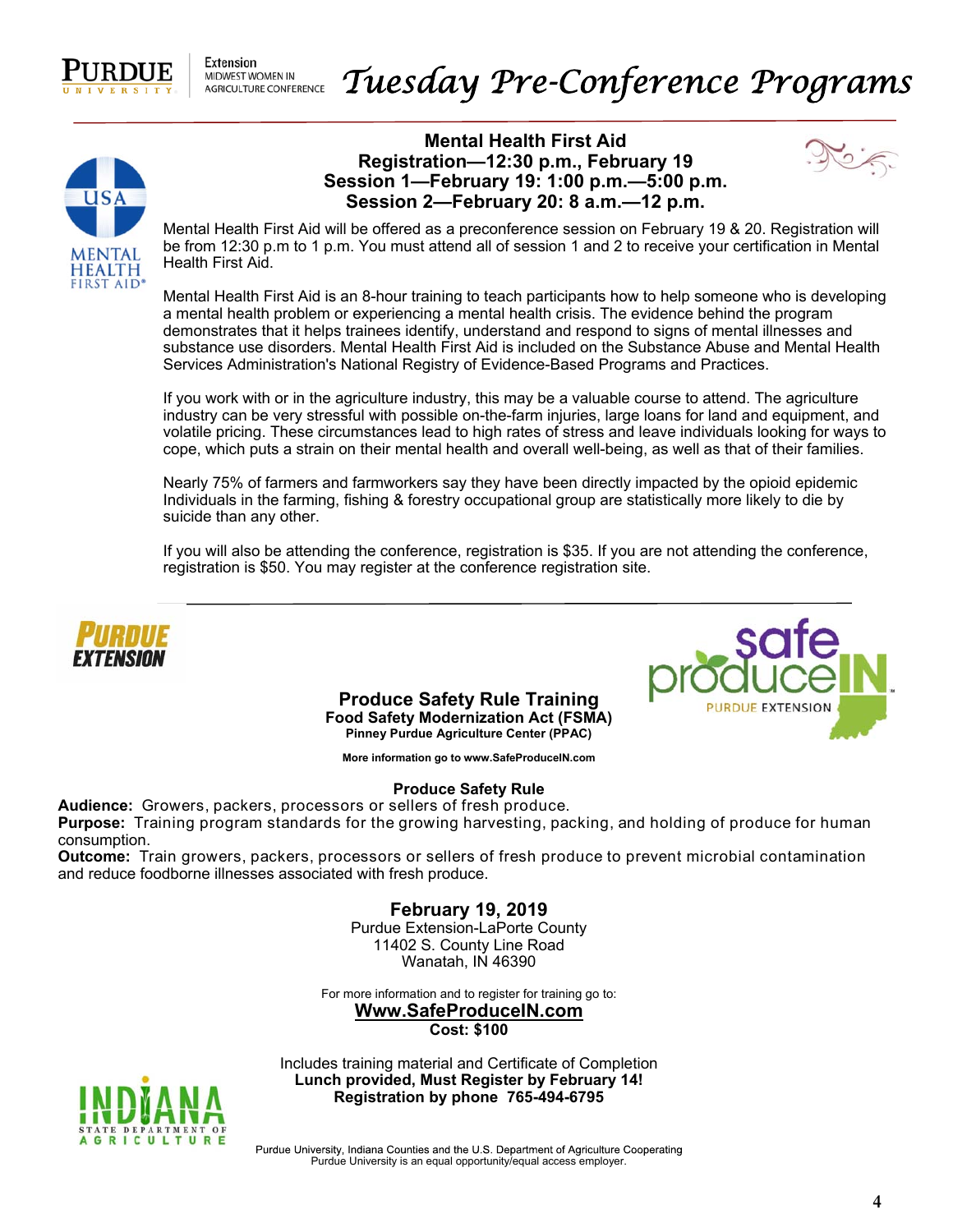*Wednesday Sessions 1, 2, & 3: Topics* 



#### **Breakout sessions**

#### **Session 1: Wednesday, February 20, 10:30 a.m. – 11:45 p.m.**

**1A: Crash Your Community Panel** (*Jenna Nees, Moderator, Purdue Extension Educator Putnam County)* Are you new to the community? Have you lived in the same community all your life? Regardless, it's time to crash your community, like you would a party, by becoming involved in local and statewide organizations. During this session, hear from active community members who have taken the steps to join community organizations with the goal of making a difference.

**1B: Business Planning for Future Growth** (*Dr. Maria Marshall, Purdue Extension Agricultural Economics Specialist)* Growing your business requires a strategy for growth and an understanding of how that growth may affect not only the business but the capital needed by the business.

**1C: Power Up with Positive Thinking, How Your Attitude Effects Your Health** (*Linda Curley, Purdue Extension Educator*  Lake County) Positive thinking is contagious. Researchers have identified positive health outcomes and practices that can help us achieve/sustain a positive attitude toward the future. Join us as we explore five ways to sustain an attitude that can positively affect you, your environment and the people around you.

**1D: All About Drones** (*Bill Horan and Crystal Van Pelt, Purdue Extension Educators Wells County and Steuben County)* Drones or UAV's, have many uses in the ag sector: crop monitoring, pest scouting, pasture and woodland management, documenting drainage issues and storm damage, landscaping, and building construction planning and maintenance. This program will discuss how to get started, some resources to help you along the journey, and a simple demonstration to show off some of the basic hardware and software technology.

#### **Session 2: Wednesday, February 20, 1:45 p.m. – 3:00 p.m.**

**2A: Partnering with your Lender: Preparing for the Peaks and Valleys in our Operating Cycle** *(Sarah Lucus, Financial Offficer and Kelly Guthrie, Agribusiness Analyst, Farm Credit Mid America)*  A power packed session discussing key trends in ag credit and the economy. Come ready for an open discussion on what a lender looks for in a financial package, key performance indicators for your operation and tips for managing risk on the farm.

**2B: Positioning Yourself for Productive Presentation** *(Molly Zentz, APR, and Garrett Kelly, INFB Public Relations Managers)* In agriculture, there are many opportunities for public speaking. Whether you're at a community meeting,

educating children in a classroom or speaking at your Statehouse, it's best to be prepared. **Members of the Indiana Farm Bureau marketing the Indiana Farm Bureau marketing team will discuss tactics that will help you** prepare to present in front crowds of any size.

#### **2C: Telling Your Story** *(Lauren Taylor, Indiana Soybean Alliance)*

The Indiana Soybean Alliance and Indiana Corn Marketing Council invites you to an interactive and informative session to learn more about how you can tell your agriculture story to consumers through social media and beyond!

**2D: When Bad Things Happen to Good People** *(Mike Manning, Purdue Agricultural Confined Spaces Safety Training Consultant)* The production agricultural field is a great but dangerous place to work. Too many times we read or hear of farm families that have faced terrible and tragic events that perhaps could have been avoided. This session will focus on known statistics and things every family can do to improve their odds of working safer on their farm**.** 

#### **Session 3: Wednesday, February 20, 3:30 p.m. -4:45 p.m.**

**3A: "Building Your Network"** *(Linda Baird, Kelly Dull and LuAnn Troxel, past Purdue Women in Agriculture Award Winners)* Join these winners as they share their thoughts about building networks in their local community, in their profession, and as a farm wife. Panel members will share how they encourage others to build a network of support, as well as how to network and set oneself apart from others.

**3B1: Choosing Cover Crops for Grazing** (*Elysia Rodgers, Purdue Extension Educator Dekalb County)* (30 minute session) Cover Crops have long been shown to help improve soil quality in crop production practices. This session will look beyond the crops and show how cover crops can be incorporated in to a grazing system to help supplement forages and improve soils.

**3B2: Trees and Taxes, Tax Implications of Woodland Management** (*Lenny Farlee, Extension Forester, Purdue Extension)* (30 minute session) Woodland management provides opportunities for additional income on farms, and may also offer opportunities to favorably manage your tax liability. Aspects of income and property taxes related to woodland management will be reviewed, including establishing and using basis for the sale of timber, deductions for tree planting, and considerations for woodland property tax management.



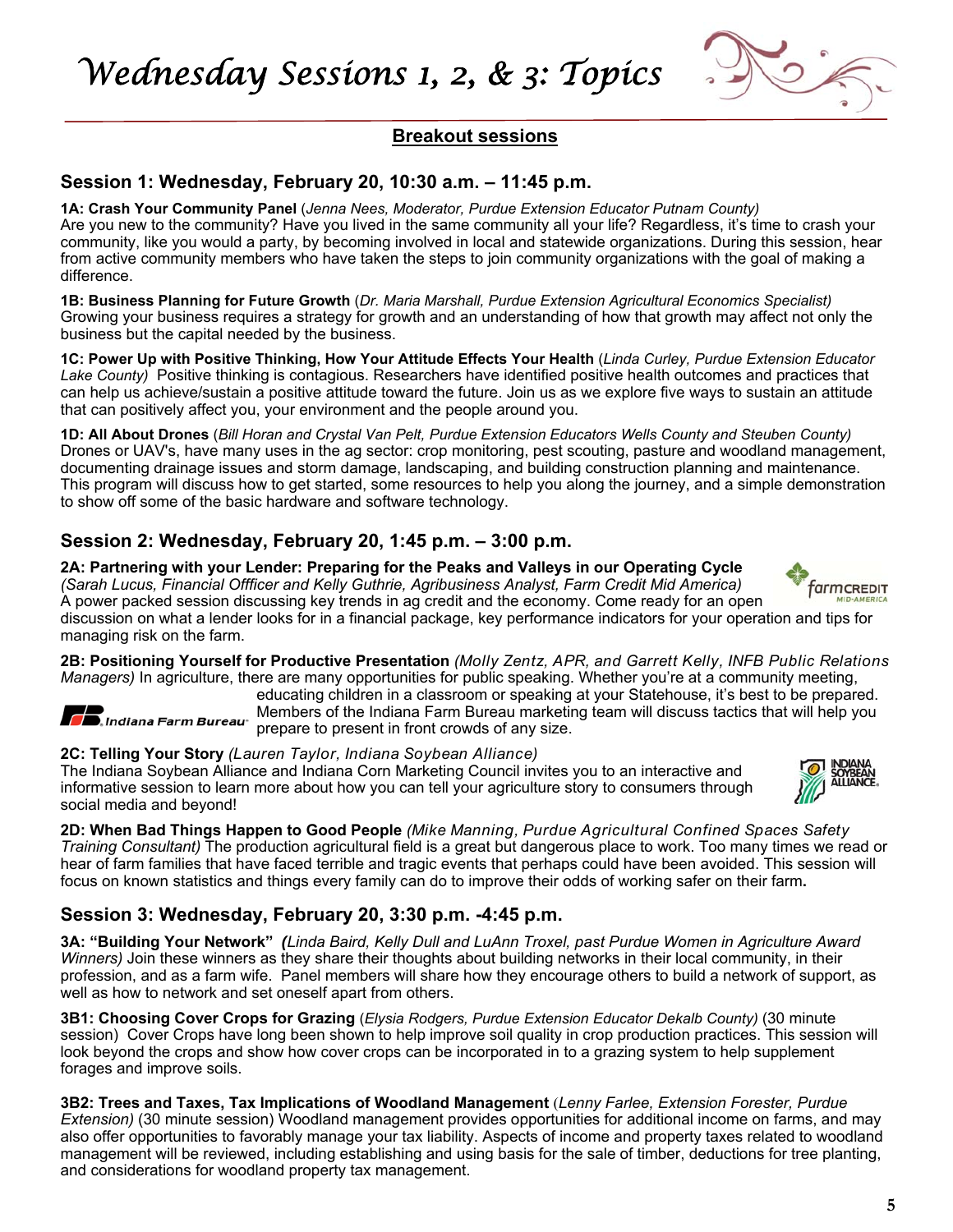

## *Bonus Sessions & Thursday Sessions 4 & 5: Topics*

#### **3C: Finances and Aging Parents** (*Cindy Barnett, Purdue Extension Educator Whitley County)*

It is inevitable.....you will have to discuss healthcare, disability, death and finances with your aging parents. It is not an easy topic to discuss, but planning and creating a strategy can make it easier. Topics of discussion will include: legal, healthcare, income and expenses, and financial records .

**3D: Grain Marketing Basics** *(Scott Maple, Maple Farms)* This session will assist individuals wanting to learn more about marketing terminology, grain contracting, and tools including options.

#### **Bonus Sessions: Wednesday, February 20, 5:00 p.m. – 6:15 p.m.**

**BA: Passion For Fashion** (*Annetta Jones, Purdue Extension Educator Porter County)*  Our clothing affects the way we perceive ourselves. What you wear and how you wear it can make you look slimmer, younger and give you more confidence. So let's learn some styling tips that are sure to help you look and feel great!

#### **BB: Credit Scores** (*Cindy Barnett, Purdue Extension Educator Whitley County)*

Credit scores are used when you are applying for a loan, when you are applying for a job, and determines the rates and types of financing available to you. Do you know your credit score? What does your score mean? How can you increase your score? What can cause your score to drop? This program will answer these questions and more.

#### *After Dinner at 8:30pm:*

**BC: Fit FarmHers** *(Amy Alka and Kamille Brawner, Purdue Extension Educators Randolph County and Jennings County)* Have you ever wondered how to stay fit while being in a tractor or if you are carrying a bucket properly? Join us for a fun night of learning exciting ways to stay fit on the farm.

#### **BD: Make and Take (8:30pm) Gumball Machine Candy Dish** *(Jenna Nees, Purdue Extension Putnam County)* Join us to make your own gumball machine candy dish. You can personalize your gumball machine by painting it any

way you like. To give you some ideas, we have seen ones painted like a Holstein, John Deere green, and an old fashion red gumball machine. More information about how to sign up and the cost associated with doing this, will be available at a later date to those who register for the conference.

#### **Session 4: Thursday, February 21, 9:30 a.m. – 10:45 a.m.**

**4A: Plant Disease Impact on Crop Production** (Dr. *Darcy Telenko, Purdue Extension Field Crops Pathologist)*  What are plant diseases? How can they impact crop production? During the 2018 field season there were a number of disease issues in corn and soybeans in the Midwest. Do you know what you had in your fields? Did they impact yield? The usual suspects, grey leaf spot, northern corn leaf blight, frogeye, and stalk and stem rots, were found throughout the region. Some minor diseases also occurred in areas –Physoderma brown spot and southern rust. In addition, there was an outbreak of the relatively new disease, Corn Tar Spot. An update of what is known so far about the biology and/or epidemiology of tar spot will be given. And a review of disease identification, detection and monitoring and management tools will be presented.

#### **4B: Diversify Production Panel** (*Bryan Overstreet, Moderator, Purdue Extension Educator Jasper County)* A panel of farm women will share their experiences about how their farm operations have diversified their operations recently to reduce risk in their farming operations, add family members and stay competitive in 2019.

#### **4C1: Gardening with Disability** (*Linda Tarr, Indiana AgrAbility)* (30 minute session)

Gardening is not only enjoyable, but is great exercise for the body. People with disabilities do not have to give up this pastime. Join me to see how assistive technology has helped everyone who wants to be a gardener. We will talk about overcoming limitations, choosing the right tools to minimize pain, preplanning your garden, and much more .

**4C2: Meals for the Field** (*Amy Alka, Purdue Extension Educator Randolph County)* (30 minute session) Farm life I wouldn't trade it for anything......most days. My favorite time is planting and harvest. However, this can also be the most stressful time. Between working full time, getting the kids where they need to be, fulfilling your civic duties, helping move equipment and the many other tasks expected from today's farm wife, it can be difficult to get lunch and supper to the field. This session will remind you that you are not alone in the meal time struggle. If you are looking for ideas on how to make your meal times a little less stressful please join us for this session.

**4D1: Marketing and Financial Performance Tools** *(Ed Farris, Purdue Extension Educator Huntington County)* (30 minute session) This session will share details of tools available to assist operations with market decision-making (Crop Basis Tool) and farm financial performance.

**4D2: How to Keep Pesticides Safe and Out of the Home** *(Nikky Witkowski, Purdue Extension Educator Porter County)* (30 minute session). Pesticides usually are a fact of life on a farm operation. We need them to control things from mice, to insects, to crop diseases. However, are you doing what you can to safely store them around the farm? Are you making sure that they don't wind up in the home and even on your clothing or other linens?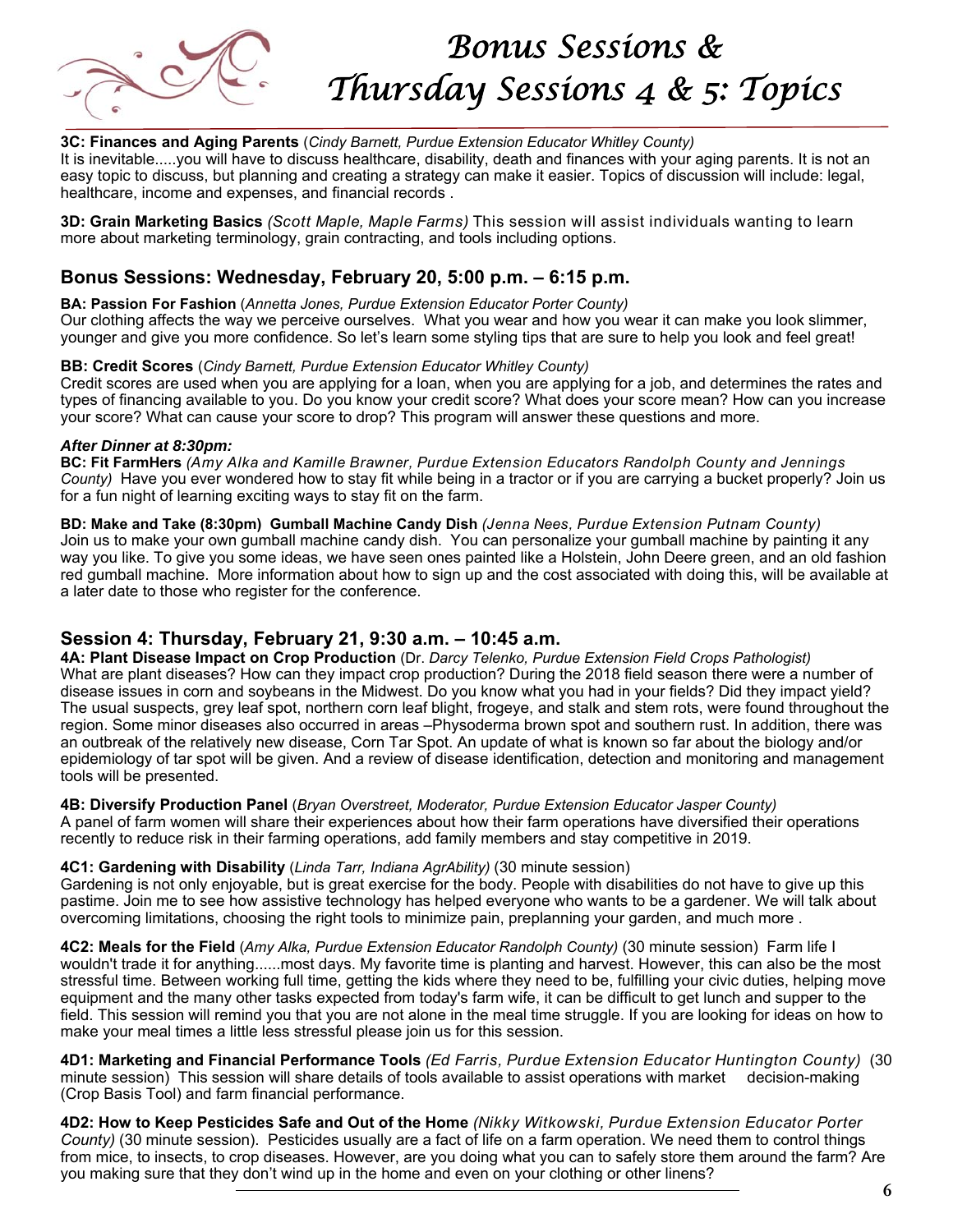#### **Session 5: Thursday, February 21, 11:15 a.m. – 12:30 p.m.**

**5A: Utilizing Resources to Assist Your Farm** *(Robin Kleiman, Amanda Borne, Gideon Nobbe - USDA Farm Service Agency; Troy Manages - USDA Natural Resource Conservation Service)* Land owners and farm families will hear options on how they can improve their properties and sustain their businesses. Cost share for conservation farming practices and loan programs are possibilities for young farmers as well as established operations.

**5B: Expanding Business Online Presence (***Roberto Gallardo, Assistant Director, Purdue Center for Regional Development)* Since most jobs in Indiana are created by existing businesses with less than 100 employees, establishing and expanding their online presence is critical to remain competitive. Currently the US operates at only 18% of its capacity online. With significant opportunity still existing both economically as well as for personal use it is imperative that companies adopt technology in order to grow and remain competitive. Narrowing the digital divide requires efforts to strengthen digital literacy, enhance the awareness of digital tools and encourage adoption by consumers and workers.

**5C: Rural Broadband: Addressing Gaps in Healthcare, Quality of Life, and Beyond** *(Ally Orwig, Indiana Rural Health Association)* The distance between urban and rural lives keeps getting wider and wider. Rural residents face shorter lifespans, less employment opportunities, fewer retailers, educational disparities and more. However, bridging the gaps and strengthening the positives of rural life is becoming a reality through leveraging broadband and the Internet of Things. Join this session to learn about the state of rural health, the programs working to bring change, and the potential future for rural Hoosiers

**5D: Succession Planning Toolbox: Wills, LLCs, Trusts, and TOD Basics** *(Miriam Robeson, Attorney at Law, Carroll County)* Farmers have unique succession planning needs that require a variety of tools. One size does not fit all, and a goal-oriented approach will offer the best opportunity for success in preserving the farm through multiple generations while still addressing a variety of needs for continuing the farm operation and providing for family members. This session will review the top succession planning tools and show how the tools can work together to maximize results.

### *2019 Midwest Women in Agriculture Conference Registration Information*

### *Conference Fees*

Cancellation Policy: If you need to cancel for any reason your registration is subject to a 12% cancellation fee plus a \$5 processing fee. Cancellations must be received by February 5th in order to receive a refund. Contact the Education Store to cancel*.* 

Registration for Pre Conferences please see page 4 for details.

*Pre-Conference Registration:* 

\$35 with conference or \$50 for MHFA (only)

#### *Conference Registration:*

|                 | Received before February 5, 2019 | After February 5, 2019 |
|-----------------|----------------------------------|------------------------|
| Both, 2/20 & 21 | $\Box$ \$125                     | $\Box$ \$175           |
| Wednesday, 2/20 | $\Box$ \$90                      | $\Box$ \$125           |
| Thursday, 2/21  | $\Box$ \$90                      | $\Box$ \$125           |

#### **High School/College Student fees** - **\*These rates apply only to college and high school students only.**

|                 | Received before February 5, 2019      | After February 5, 2019 |
|-----------------|---------------------------------------|------------------------|
| Both, 2/20 & 21 | $\Box$ \$75*                          | $\Box$ \$125*          |
| Wednesday, 2/20 | $\Box$ \$35*—Lunch only               | $\Box$ \$50            |
| Wednesday, 2/20 | $\Box$ \$50*—Lunch, forum, and dinner | $\Box$ \$65            |
| Thursday, 2/21  | $\Box$ \$35*—Lunch only               | $\Box$ \$50            |

#### **REGISTER ONLINE at: www.cvent.com/xxxxx/x/xx/xx**

For more information, or if you need a reasonable accommodation to participate in this program, contact Kelly Heckaman at 574-372-2340, kheckaman@purdue.edu, prior to the program.